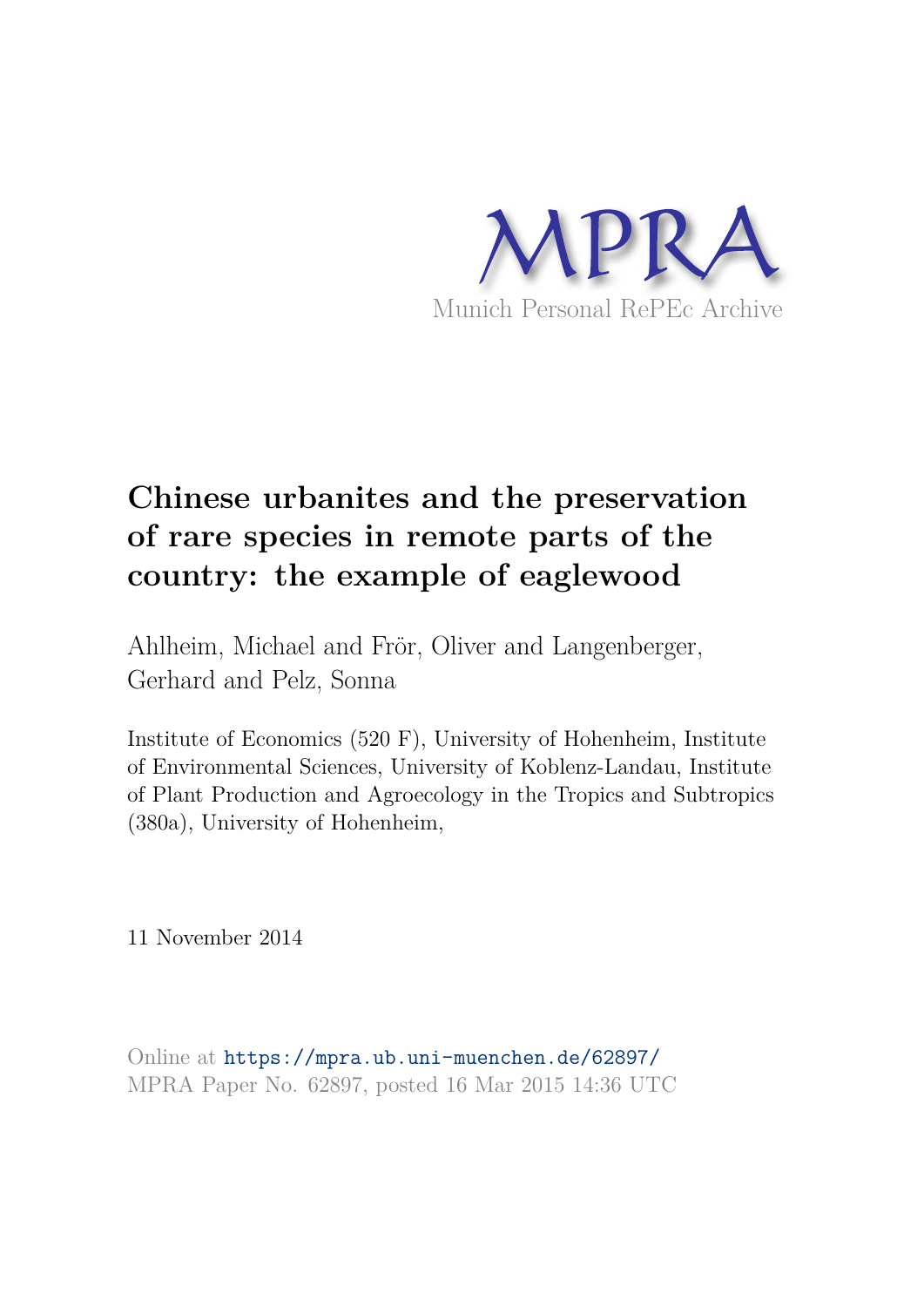# Michael Ahlheim (Germany), Oliver Frör (Germany), Gerhard Langenberger (Germany), Sonna Pelz (Germany)

# Chinese urbanites and the preservation of rare species in remote parts of the country: the example of eaglewood

### Abstract

Based on a contingent valuation study in Shanghai the authors assess people's willingness to contribute personally to the alleviation of environmental problems occurring in distant parts of the country. One split of survey assessed Shanghai residents' willingness to pay for the preservation of rainforest in Yunnan, while the other split referred to the willingness to pay for the preservation of a single plant species (i.e. eaglewood) growing in this rainforest. The objectives of this study were twofold. Firstly, the authors wanted to find out if people living in big Chinese cities like Shanghai take an interest in the environmental problems existing in some remote parts of the country and if they are willing to contribute personally to remedy these problems. Secondly, the authors wanted to learn more about the motivation behind this kind of empathy, if it exists. The researchers were especially interested in the question if this empathy refers to the specific environmental problems addressed in the surveys or if it is motivated more by a general feeling of obligation towards environmental issues.

**Keywords:** eaglewood, rubber cultivation, biodiversity preservation, contingent valuation, ecosystem services, China. **JEL Classification:** D61, Q51, Q57.

# **Introduction**

In Chinese cities people's awareness of environmental problems has grown rapidly over the past years since these problems have become more and more evident and increasingly pressing. Most of the environmental problems discussed in Chinese megacities refer to air and water pollution, but there is also an increasing awareness of the importance of biodiversity and urban green (see e.g. Chen and Jim, 2008; Chen and Jim, 2010). Not only ordinary citizens but also Chinese government became aware of the environmental problems facing the country already some time ago and they have begun to transform the Chinese economy towards more sustainability. So, after years of unchecked growth the Chinese find themselves beyond the peak of the Environmental Kuznets Curve (see Stern, 2014) where they now try to reconcile economic growth and ecological resilience. Consequently, also government has adopted this topic and official projects like "Low-carbon Cities", "Blue Skies China", "Green China" etc. have turned environmental protection and redemption into a task of national importance and a social norm that infiltrates the official statements by politicians as well as by "good" citizens.

One of the consequences of this development may be the fact that in most interviews and environmentrelated surveys respondents emphasize the importance of environmental protection for them. In respective willingness-to-pay studies typically a majority of respondents states that they are willing to contribute also financially to projects leading to environmental improvements (cf. e.g. Zhang, 2011; Dong, 2012; Wang and Zhang, 2009). In such studies respondents are typically confronted with rather unspecific scenarios of environmental improvements like "air quality improvement" or "biodiversity preservation" where the general social norms set up by government are rather likely to influence the results. Especially in the big cities in China where people have a better education than in the countryside and where green attitudes are fashionable people are willing to subscribe to proenvironmental opinions.

In the present study we want to find out if Chinese urbanites' willingness to contribute to the good environmental cause still persists when things become more specific (and less spectacular). In a comparative study we let two representative samples of Shanghai residents (as an example of a Chinese megacity) value two different government projects where the first project aims at the protection of tropical rainforest in general in Yunnan in southwest China, while the second project aims at the preservation of a specific plant in this rainforest, namely the eaglewood tree (*Aquilaria sinensis*). The Aquilaria trees like the whole tropical rainforest in that area are endangered by rapidly expanding rubber (Xu et al., 2014).

In a contingent valuation method (CVM) study we first assess Shanghai residents' willingness to contribute financially to the protection of eaglewood trees in Xishuangbanna in order to get an idea of how much they appreciate the preservation of a specific and welldefined plant species in a distant region of the country. In this context we also assess the socio-economic characteristics and general attitudes of the supporters of eaglewood preservation as well as of the nonsupporters in order to characterize both groups in more detail. It is clear that for most of our respondents the benefits they get from this preservation project represent nonuse values only since they do not live in that region so that they will not benefit directly from this project. Nonuse values describe that part of the total value of a good that does not stem from its direct use (Nunes, 2002). Regarding environmental "goods" (like

 $\overline{a}$ © Michael Ahlheim, Oliver Frör, Gerhard Langenberger, Sonna Pelz, 2014.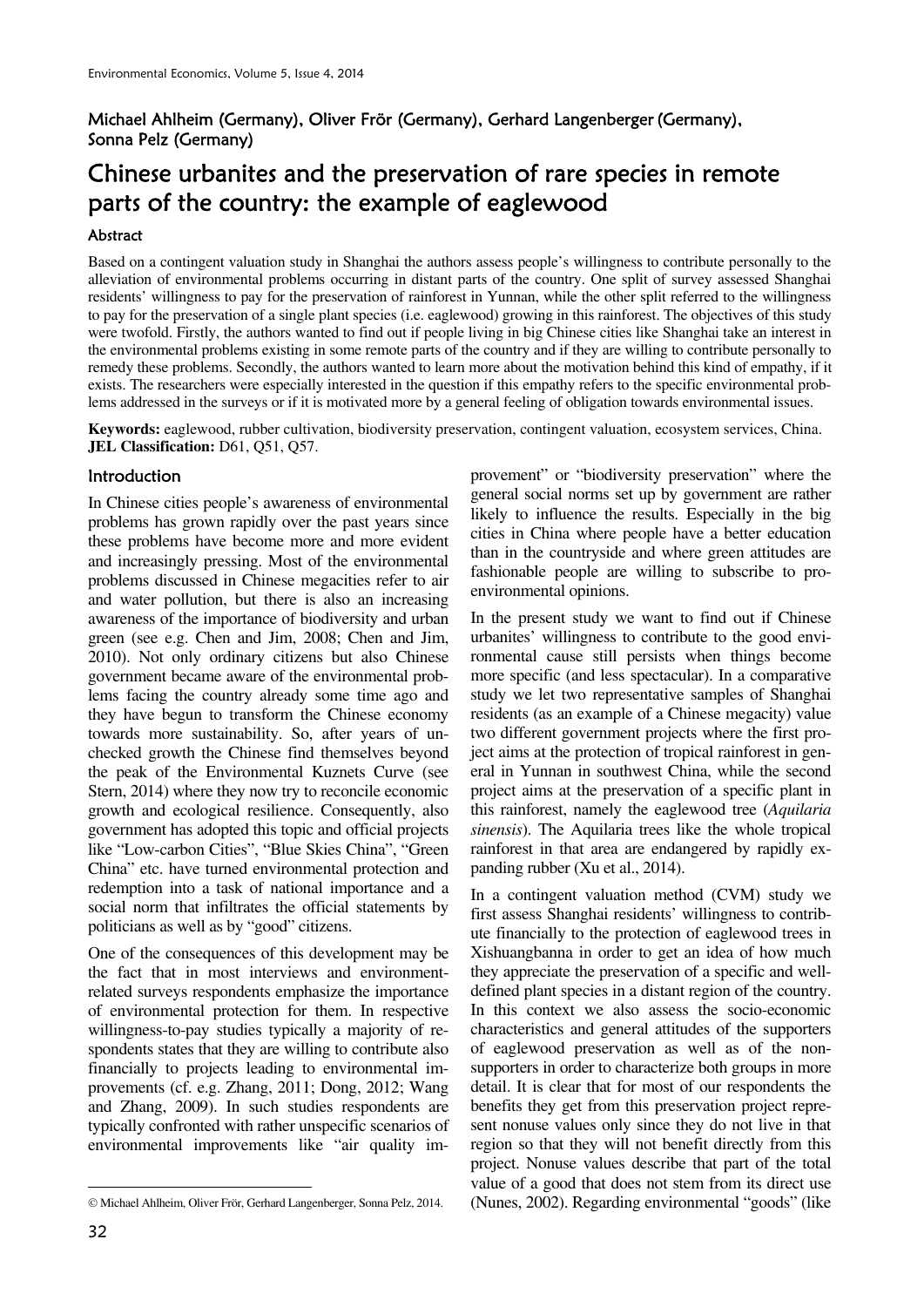rainforests or specific plants and animals) nonuse values might arise from the satisfaction people get from knowing that these goods will be preserved for future generations (bequest value) or from the fact they will have the possibility to utilize these goods in the future if they want (option value) or they might simply think that it is desirable that these goods exist no matter if they see or use them personally or not (existence value). Of course, also altruistic feelings might give rise to nonuse values if e.g. Shanghai people want the environment to be preserved for the local population in Xishuangbanna.

In a control study we assess Shanghai citizens' willingness to contribute financially to the preservation of the rainforest in general in the same region, i.e. in Southern Yunnan. So we can compare the results of two different CVM studies conducted with the same urban population where one study assesses the willingness to pay (WTP) for the protection of a specific plant species in Yunnan and the other assesses the WTP for the protection of a whole ecosystem, i.e. rainforest, in the same region. As an economist one would expect that the average WTP for the whole ecosystem (i.e. the rainforest in Yunnan) should be significantly higher than the WTP for one species from this ecosystem (i.e. eaglewood trees). In many studies, however, stated WTP did not increase with the scale or scope of the project to be valued. This phenomenon has been discussed at length in the literature under the names of "scope insensitivity", "nesting effect", "embedding effect", "part-whole bias" etc. (cf. Kahneman and Knetsch, 1992; Boyle et al., 1994; Carson and Mitchell, 1993; Carson and Mitchell, 1995; Brown and Duffield, 1995; Whitehead et al., 1998, etc.). Different explanations have been given, the most prominent of which is that when valuing environmental goods people's WTP refers to the "moral satisfaction" (Kahneman and Knetsch, 1992) or the feeling of "warm glow" (Andreoni, 1990) they derive from contributing to a "good cause" like an environmental improvement and not from the improvement itself. In this case it is plausible that their WTP is independent of the scope of this improvement. We will test if such scope insensitivity can also be detected for the WTP of Chinese urbanites in Shanghai for the preservation of rainforest in Yunnan in general on the one hand and of one specific plant in that rainforest (i. e. eaglewood) on the other. If it turns out that, indeed, we can identify scope insensitivity in our study this might be interpreted as an indication that the WTP stated by our respondents in Shanghai refers more to environmental preservation in general than to the specific projects in Yunnan suggested in our scenarios. This might reflect the effectiveness of the environmental social norms propagated by Chinese government (cf. e.g. the official website of the Ministry of environmental Protection of the PRC http://english.mep.gov.cn/).

The rest of the paper is organized as follows: in the next section we describe the plant the protection of which is to be appraised in our CVM study, i.e. the eaglewood tree in Xishuangbanna. In section 2 we describe the details of our study and in section 3 we discuss our results. The final section contains some concluding remarks.

### 1. Eaglewood – a threatened plant species in Yunnan's rainforest

Eaglewood, or the wood of the gods as it is sometimes called, plays an important role in Chinese Traditional Medicine (TCM). It "promotes Qi-circulation, relieving pain, warming middle-jiao, controlling nausea and vomiting, governing inspiration and relieving asthma" (Huang et al., 2013). Besides its application in TCM it is also used in aromatherapy, as incense in religious practices of Buddhists, Muslims and Hindi, and for the manufacturing of perfumes (Chetpattananondh, 2012). Finally, the wood is used for fine bracelets and other small ornamental items and sometimes also for luxurious carvings. Actually, eaglewood is one of the most expensive raw material for perfumes in the world (Jung, 2013). In China it is known under the names of "chenxiang, chenshuixiang, shuichenxiang". It has been reportedly used by humans for more than 2000 years (Persoon, 2007).

The only source of eaglewood in China is the tree *Aquilaria sinensis*. The unique feature of 'eaglewood trees' is the formation of a dense resinous and highly fragrant wood as the result of damage-related fungus infection. The highest grades can therefore usually be found only in very old trees. Such grades reach extraordinarily high prices, while healthy trees without a fungus infection are, from an economic point of view, practically worthless (Persoon, 2007). Less than 10% of all Aquilaria trees form eaglewood at all. Additionally, the size of the valuable resin pockets, usually ranging between 50 to 1000 g, is highly variable (Gunn et al., 2004). Since eaglewood cannot be detected safely in a standing tree the trees are usually felled to see if they contain some eaglewood. The fact that on average ten Aquilaria trees have to be felled in order to find one tree with a fungus infection building eaglewood led to the near extinction of the respective trees throughout their range. The situation is aggravated in Yunnan by illegal logging practised by criminal eaglewood traders from neighboring countries like Laos and Myanmar.

Chinese Eaglewood can only be found in the southern provinces of China, in Guangdong, Guangxi, Hainan, and especially in Yunnan (Jinghong area) (IUCN, 2013). There are no figures about the available stock, but IUCN classifies the tree as "vulnerable B1+2cde (ver 2.3)" (IUCN, 2013). Neverthe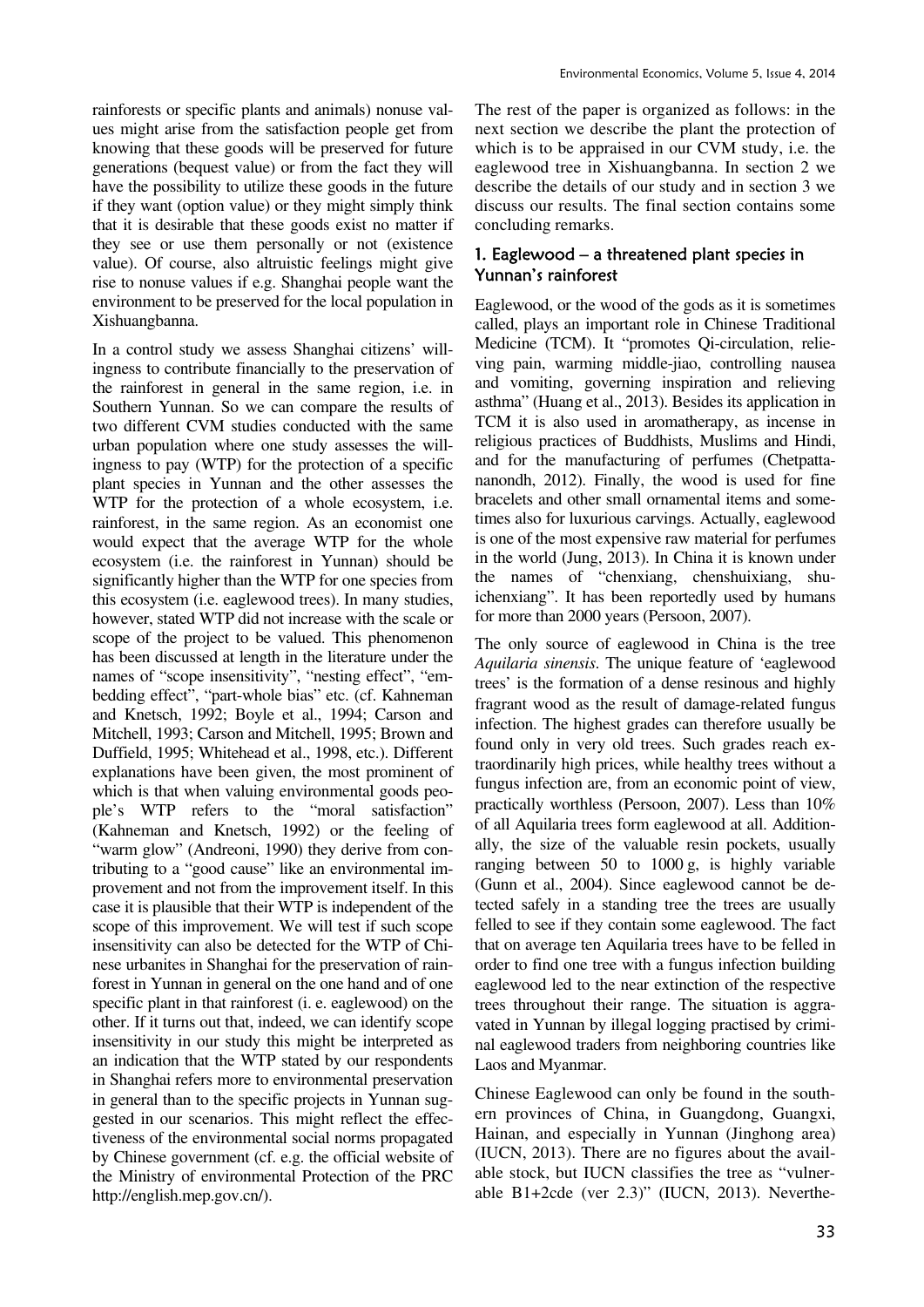less, this assessment dates back to the 90s of the last century. Meanwhile, the natural habitat of *Aquilaria sinensis* suffered a tremendous decline due to the transformation of its habitat into agricultural land and cash crop production like rubber. Additionally, devastating poaching decreased the number of trees. It is therefore safe to say that the most important sources of eaglewood in China are seriously threatened.

#### 2. The study

**2.1. The contingent valuation method.** In line with the anthropocentric definition of environmental values economic valuation techniques focus on the change in the wellbeing of all people affected by a change in environmental quality. If we want to find out how much a person appreciates a certain environmental project we have to specify two different scenarios, one scenario describing the new state of the environment after the project has been carried out (scenario 1) and one scenario describing the status quo (scenario 0). The utility change  $\Delta U_h^{01}$  experienced by a household *h* resulting from an environmental change from the initial situation 0 to the new situation 1 can be expressed by:

$$
\Delta U_h^{01} = v_h(p, z^1, I_h) - v_h(p, z^0, I_h) \quad (h = 1, 2, \dots H), \tag{1}
$$

where  $p$  is the vector of market prices,  $I_h$  is household *h*'s income. The vectors  $z^0$  and  $\overline{z}^1$  describe the state of the environment before and after the environmental change, respectively, where the elements of *z* are parameters describing environmental quality (air quality, water quality etc.). The indirect utility function  $v_h(p, z, I_h)$  describes the maximum utility the household can reach at given prices *p*, its income *I* and the state of the environment indicated by *z*.

If the environmental change affects the household's utility in a positive way, utility increases so that  $\Delta U_h^{01} > 0$ . Accordingly, in the new situation the household could give up some part of its income while maintaining the same level of utility as in the status quo situation. This reflects the fact that environmental quality can substitute for market consumption as expressed by income in terms of utility. With better environmental quality the household needs less income for market consumption without being worse off than before. The income variation that would exactly compensate an environmental improvement in terms of utility is the Hicksian compensation variation. The compensating variation can be interpreted as a household's maximum willingness to pay (WTP) for the environmental improvement, i.e. the maximum decrease in income that would compensate the household for the environmental improvement in terms of utility so that:

$$
v_h(p, z^1, I_h - WTP_h) - v_h(p, z^0, I_h) = 0,
$$
 (2)

From (2) it becomes obvious that WTP refers to all kinds of environmental changes that affect a household's utility. As mentioned before these can be use values obtained directly from the utilization of environmental goods (like e.g. hiking in the rain forest) or nonuse values (like the knowledge that the rain forest or some plant or animal species is preserved for future generations). Therefore, also people who never visit the rain forest can experience a utility increase just from knowing that it will be preserved.

The overall social benefit accruing from an environmental improvement can be defined as the sum of individual WTP of all households affected by this improvement (Bateman, 2002):

$$
B^{social} = \sum_{h=1}^{H} WTP_h . \tag{3}
$$

This value can then be compared to the social costs that a project leading to the environmental improvement would imply. From the social point of view the respective project should only be implemented if its benefits outweigh the costs.

Various different valuation techniques can be used to estimate individual WTP for an environmental improvement (cf. e.g. Ahlheim and Frör, 2003). In the present study we choose the contingent valuation method (CVM). The CVM is a survey-based method where people's maximum WTP for a specific environmental project is assessed in standardized interviews. If the CVM sample is representative of the population affected by the environmental project in question the empirically assessed social benefit  $\overline{B}$ <sup>social</sup> can be calculated by multiplying respondents' average WTP by the total number of households affected, i.e.:

$$
\overline{B}^{social} = H \cdot \overline{WTP_{sample}} \tag{4}
$$

In contrast to market-based valuation techniques like the travel cost method or hedonic prices the CVM can assess both use and nonuse values of an environmental good (Ahlheim and Frör, 2003). Furthermore, the valuation task to be performed by respondents is intellectually less demanding and less time intensive as compared to other stated preference methods such as choice experiments. This is of particular relevance for the present study since it was carried out as a street intercept survey in the busy megacity Shanghai where people have not much time for taking part in interviews.

**2.2. Definition of the affected population.** It can be seen from equation (3) that the social benefit of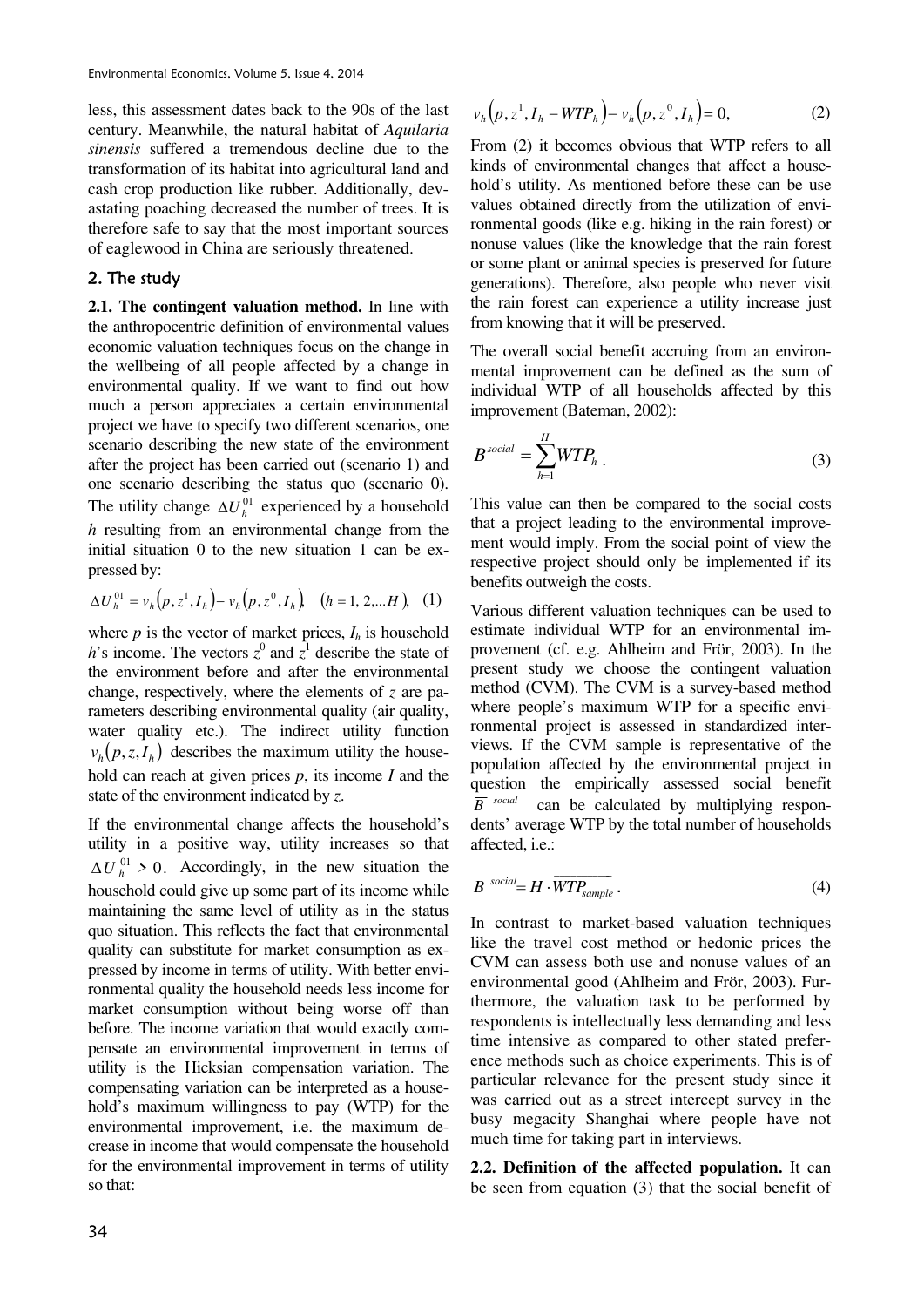an environmental protection policy is determined by two factors: The change in individual utility that is reflected by a household's maximum WTP and the number of households whose WTP is taken into account when computing the social benefit. Thus, besides correctly assessing individual WTP the definition of the population affected by an environmental improvement is critical for the overall result of the study.

For the present survey we have to define who are the beneficiaries of an effective protection policy of the Chinese eaglewood population as well as of the rainforest in Yunnan. There is one rather 'obvious' group of stakeholders who would most likely enjoy the implementation of an eaglewood protection policy, namely the local population. This group would receive (nonmarket) use values as well as nonuse values from an improved eaglewood or rainforest preservation in Yunnan. In addition to the local population there is the group of people who make actively use of eaglewood products like bracelets or tea. Since these are market goods for which consumers pay separately in the respective markets these benefits have to be ignored in our study in order to avoid double counting. Finally, there is a third group that is often overlooked: People who neither enjoy products made from eaglewood nor enjoy the respective nonmarket use values of the plant or of the rainforest in Yunnan. Still, these people enjoy some nonuse values as explained above accruing from eaglewood or rainforests. They may want to preserve the option of enjoying the goods or services of these "goods" for the future. Furthermore, they may be happy to know that people living in Yunnan do not have to suffer soil erosion or water pollution, two problems that are likely to grow if the population of eaglewood trees further shrinks. They may also want to preserve the eaglewood population for future generations.

The broad definition of the total economic value of an environmental resource implies that environmental projects are likely to generate nation-wide benefits. Accordingly, the WTP of the entire nation should be taken into account when calculating the social benefit of a particular policy. It is clear that this would be an extremely time-intensive and expensive undertaking. However, in this study we want to test the hypothesis that also people who are not directly affected by the protection of the Chinese eaglewood population or the rainforest in Yunnan on site would nevertheless experience an increase in utility thanks to the respective environmental improvements. In the present study the urban population of Shanghai was chosen as an example of a population that is mostly indirectly affected by the

suggested preservation projects and, therefore, will at most receive nonuse benefits from them.

A second goal of this study is, as mentioned before, to compare the results of two CVM studies where the first refers to the protection of eaglewood in Yunnan and the other to the preservation of the rainforest in the same region, which would, of course, include the preservation of eaglewood. We want to test if nonuse values exist for both preservation projects and we want to compare the WTP statements for the two projects. Our hypothesis is that the WTP for the rainforest protection should be higher since this project implies the preservation of eaglewood which is part of the rainforest.

**2.3. The survey.** Both surveys were carried out in the second half of 2013. They were designed as street intercept surveys with face-to-face interviews, i.e. we did not hand out the questionnaires to respondents but, instead, read out the questions to them. Respondents were randomly addressed at different spots in twelve districts of Shanghai. In order to obtain data that is representative for the urban population of Shanghai a quota sampling approach was used, thereby controlling for gender, age and education of the respondents. Information concerning these three criteria was obtained from the Shanghai Statistical Yearbook, 2012 (Shanghai Municipal Statistics Bureau, 2013). In an attempt to only account for people permanently living in Shanghai only people who had been living for at least five years in the city were interviewed.

In the eaglewood (rainforest) survey a total of 399 (397) people were interviewed. On average one in six persons contacted by an interviewer agreed to take part in the survey. This response rate of 16% is low but appears to be acceptable for an intercept survey in a busy megacity. Two (three) questionnaires had to be discarded because of missing information concerning a respondent's home district. The sample thus consists of 397 (394) valid questionnaires. One (four) respondent(s) did not give any answer to the WTP question and five (36) respondents chose the 'don't know' option on the payment card leading to 391 (354) WTP statements. The questionnaire used for the eaglewood survey consisted of five parts. First of all, the purpose of the study was briefly introduced and respondents were asked several questions concerning their sociodemographic characteristics. Afterwards, respondents' previous knowledge about eaglewood and its importance for humans was assessed. Subsequently, a very detailed text about the main characteristics of eaglewood and about its endangerment in China was read out to the respondents during the interviews. In this text it was mentioned that part of the endangerment of eaglewood is due to illegal logging, partly by criminals from adjoining countries. It was reported that the ille-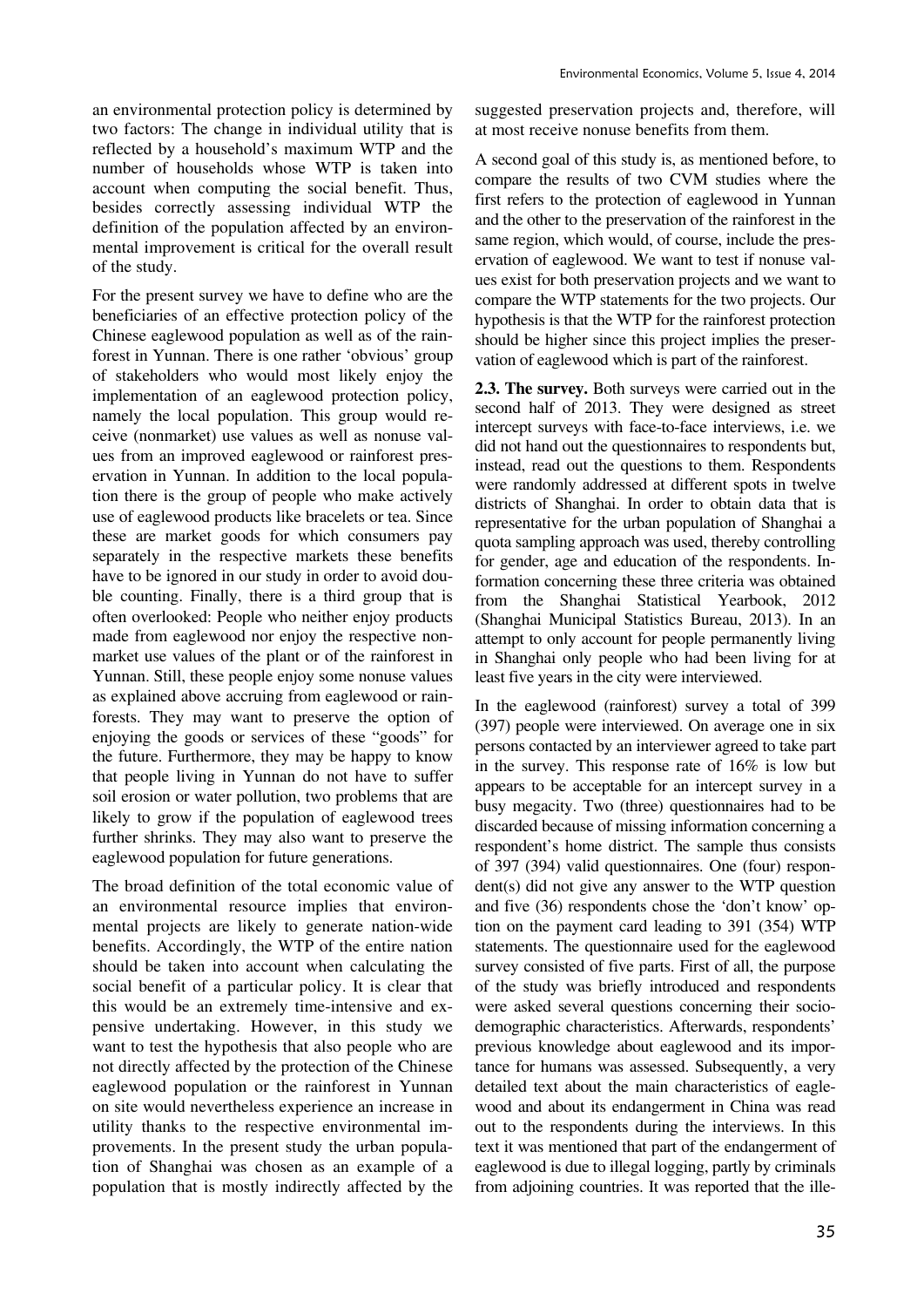gal activities of these logging firms disturbed the wildlife there and reduced biodiversity. We also mentioned that China would depend on eaglewood imports from other countries if it were extinguished in China because we wanted to learn how important China's independence of other countries is for Chinese people. After that the details of a hypothetical government program for the preservation of eaglewood in Yunnan, which we called the 'eaglewood protection program', were described. The program was presented as a longterm policy measure implemented by the Chinese central government which aims at effectively monitoring and protecting Yunnan's remaining eaglewood population.

We then explained to respondents that government would need additional funds in order to finance this protection policy. They were told that it was planned to raise the value-added tax for this purpose. Pretests had confirmed that this payment mechanism was well understood and accepted by Chinese people. Respondents were explained that their monthly household expenditures would increase through the eaglewood protection program and asked whether they would support the new policy under this condition or not. Those who gave a favorable opinion were asked to make a WTP statement on a payment card, where maximum WTP amounts were stated instead of payment intervals as in an ordinary payment card. On this payment card RMB amounts reaching from 'max 2 RMB' to 'more than 150 RMB' were displayed. In addition a 'don't know' option was displayed on the payment card (cf. appendix for the exact wording of the elicitation question). The last part of the questionnaire consisted of a series of questions concerning the financial situation of a respondent's household as well as attitudinal questions aiming at identifying additional determinants of WTP statements. The questionnaire of the rain forest survey was structured analogously. Here respondents obtained an introduction to the ecosystem services of natural rainforests and the consequences of their destruction by the rubber industry. A government project for the preservation of the rainforest in Yunnan in general was suggested, and then respondents were asked which increase of their monthly household expenditure they would accept at maximum in order to get this project realized. Also in this survey we used the payment card as an elicitation format.

# 3. Results and analysis

**3.1. Sample characteristics.** The demographic characteristics of the overall sample (eaglewood and rainforest survey) are displayed in Table 1. 53% of the respondents are male that come close to the share of 52% reported in the Statistical Yearbook. The representation of different age groups is very similar to the official data and the share of people with higher education reflects the official numbers very well. The average household size in the sample of approximately 3.1 people is not significantly different from the official number of 2.9. Respondents dispose of an average income of 10 512 RMB per month (1 267  $\epsilon$ <sup>1</sup>). This figure is significantly higher than 8 759 RMB reported by the Shanghai Municipal Statistics Bureau. Since the official figure stems from a household survey conducted in 2010 the two figures are not strictly comparable. The higher income of the respondents in the present study is likely to correctly reflect a general increase in household income from 2010 to 2013. It can be concluded that the sampling procedure has successfully yielded a sample that is representative of Shanghai's urban population. Nevertheless the two subsamples differ significantly in several characteristics (age, household size and disposable income) as shown in Table 1. This will be considered when evaluating the data.

Table 1. Demographic characteristics of the survey sample

|                                                      | Total sample        | Eaglewood sample    | Rainforest sample   | T-test of equal means<br>across subsamples |
|------------------------------------------------------|---------------------|---------------------|---------------------|--------------------------------------------|
| Variable                                             | Mean<br>(std. dev.) | Mean<br>(std. dev.) | Mean<br>(std. dev.) | p-value                                    |
| Male                                                 | 0.529<br>(0.499)    | 0.504<br>(0.501)    | 0.555<br>(0.498)    | 0.149                                      |
| Age                                                  | 40.8<br>(17.0)      | 38.8<br>(15.6)      | 42.8<br>(18.180)    | 0.001                                      |
| <b>Education level</b>                               | 4.306<br>(1.209)    | 4.335<br>(1.194)    | 4.277<br>(1.226)    | 0.503                                      |
| Household size                                       | 3.095<br>(1.145)    | 2.977<br>(0.922)    | 3.215<br>(1.326)    | 0.004                                      |
| Monthly disposable household income<br>(in 1000 RMB) | 10.512<br>(7.594)   | 11.038<br>(6.993)   | 9.959<br>(8.151)    | 0.049                                      |

Note: A description of the several variables can be found in the appendix, Table A.2.

 $\overline{a}$ <sup>1</sup> At an exchange rate of  $1 \in 8.297$ RMB, October 1, 2013.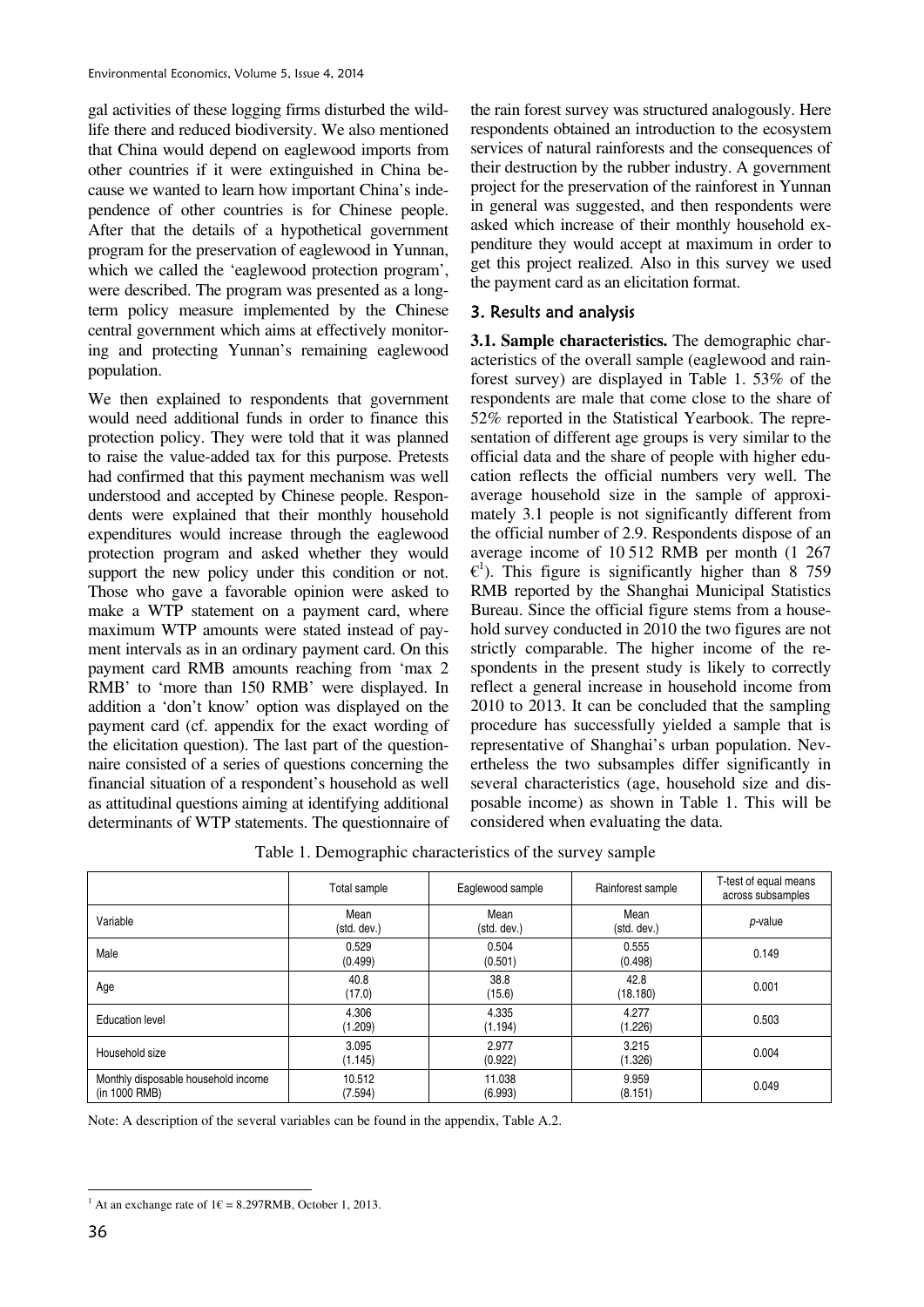**3.2. Respondents' familiarity with eaglewood.** In the first part of the questionnaire respondents' knowledge about eaglewood and their experience with it was assessed. Only 30% of the respondents said that they had already heard of the eaglewood plant before participating in the survey. Thus, the majority of respondents were ignorant of the environmental good to be valued prior to the CVM interview. Those who had already heard about it were asked which uses and properties of eaglewood they were familiar with. The three most frequently mentioned associations with eaglewood were its positive effects on human health, bracelets with eaglewood beads and scented wood. In spite of assessing how familiar people in Shanghai are with eaglewood the researchers aimed at identifying those who had already made use of it. Merely 11% of all survey respondents said that they had already enjoyed products gained from eaglewood. The most frequently named products they had enjoyed were eaglewood bracelets (88%). Scented wood and tea from eaglewood leaves turned out to be less popular products (19% and 17% respectively).

**3.3. WTP for an effective monitoring and protec**tion of the Chinese eaglewood stock in Yunnan<sup>1</sup>. The mean willingness to pay of the sample amounts to 34.75 RMB  $(4.19 \text{ } \epsilon)$  per month<sup>2</sup>. This corresponds to about 0.31% of the average monthly household income. It is to be noted that the median willingness to pay of approximately 10.00 RMB  $(1.21 \epsilon)$  is significantly lower than the mean estimate. This is due to the distribution of WTP statements that is displayed in Figure A1 (see in Appendix). The relatively lower median reflects the considerable number of respondents who stated a WTP of zero (30%), while the mean estimate is affected by the outliers of 150 RMB and higher.

**3.4. Determinants of WTP.** It can be expected that WTP importantly varies across different groups in the population. For example, respondents with higher incomes can be expected to have a higher WTP for the environmental program than those with lower incomes. But also other demographic variables may affect stated WTP. The identification of such

<u>.</u>

determinants of WTP for an environmental improvement is of interest for two reasons. First such relationships between WTP and certain socioeconomic characteristics (like e.g. income) can be interpreted as indicators of the validity and economic plausibility of the collected data, since according to economic theory WTP should increase e. g. with income. Second, the socio-demographic characteristics of the groups stating the highest WTP and the lowest WTP for an environmental project characterize the winners and the losers of such a project (in terms of utility) if eventually it is implemented without additional costs for the population. Since this is typically the case the determinants of WTP can also be interpreted as indicators of the distributional effects of the environmental project in question.

In order to detect such determinants three different Tobit regression models $3$  with increasing complexity are computed (cf. Table 2). In Model 1 the maximum WTP amount is regressed against some standard socio-demographic characteristics. In Model 2 additional variables referring to the previous knowledge of respondents with respect to Xishuangbanna and eaglewood are included in the regression analysis. In Model 3 further explanatory variables are added to the model, namely variables referring to certain aspects of a respondent's subjective life satisfaction, the emphasis respondents put on China's independence of eaglewood imports from other countries and their personal interpretation of the duties of a good citizen ("It is the duty of a good citizen to support the eaglewood protection program"). Additionally, a variable describing protest attitudes of citizens (e.g. "Taxes are already so high that an additional surcharge on the value-added tax is not a good way to finance the program") was considered in this model.

In the first model merely two out of the five demographic variables have a significant effect on WTP in this model: A respondent's income (INCOME) affects WTP positively while AGE affects it negatively. While the effect of age disappears when including additional explanatory variables in Models 2 and 3, the income effect persists. This is taken as an indicator of the theoretical validity of the results.

<sup>&</sup>lt;sup>1</sup> For the sake of briefness the analyses of WTP is limited to the eaglewood sub-sample. Descriptive and analytical statistics for the rainforest sub-sample can be found in the Appendix.

<sup>&</sup>lt;sup>2</sup> In the present study the sample's average WTP has been calculated as follows: The answers of respondents who answered 'no' when asked whether they would support the eaglewood protection program although it would increase their monthly household expenditures were counted as a WTP of zero. The responses of those who answered 'yes' in a first step but chose 'don't know' from the payment card were coded as missing answers. The amount chosen from the payment card by all other respondents is assumed to reflect their 'true' maximum WTP for the program. The answers of those who selected 'more than 150 RMB' from the payment card were coded as an amount of 200 RMB.

The standard model for analyzing a two-step elicitation question would be a two-step Heckman regression model. However, due to the small sample size and the little insights that could be gained from the predictions of the Heckman outcome equation, we decided to combine the answers of the first and the second step in a single variable. The generated variable takes the value of zero if a respondent refused to make any financial contribution and the value corresponding to the selected payment card amount otherwise. This dependent variable ranges from 0 to 200. Since the data are left-censored we use a Tobit model for the analysis (Maddala, 1983).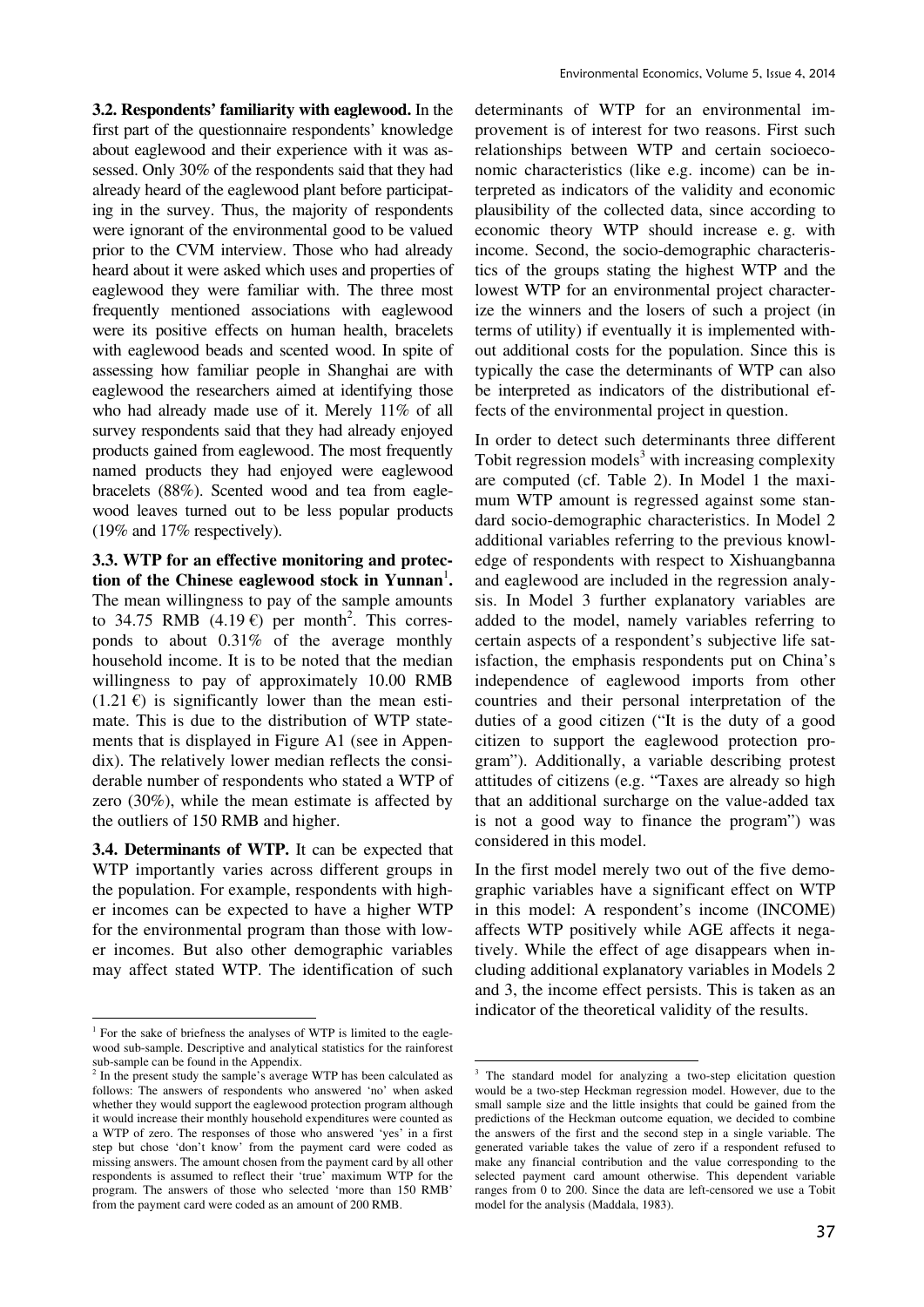| Variable <sup>1</sup> | Model 1    |        | Model 2     |        | Model 3     |        |
|-----------------------|------------|--------|-------------|--------|-------------|--------|
|                       | Coef.      | s.e.   | Coef.       | s.e.   | Coef.       | s.e.   |
| CONSTANT              | $-9.723$   | 15.578 | $-34.757**$ | 16.967 | $-171.1***$ | 25.639 |
| AGE                   | $-0.341*$  | 0.199  | $-0.204$    | 0.199  | $-0.057$    | 0.187  |
| <b>MALE</b>           | 8.029      | 5.808  | 2.525       | 5.803  | 5.398       | 5.406  |
| <b>EDUCATION</b>      | 3.321      | 2.654  | 1.760       | 2.609  | $4.227*$    | 2.453  |
| <b>INCOME</b>         | $2.444***$ | 0.418  | 2.054***    | 0.427  | 1.385***    | 0.426  |
| <b>KIDS</b>           | 2.685      | 5.969  | 1.932       | 5.915  | $-1.902$    | 5.554  |
| KNOW_XB               |            |        |             |        |             |        |
| - HEARD_XB            |            |        | 32.028***   | 9.749  | 14.596      | 9.455  |
| - BEEN_XB             |            |        | 47.955***   | 12.928 | 30.026**    | 12.375 |
| KNOW_EW               |            |        |             |        |             |        |
| - HEARD_EW            |            |        | 11.875*     | 6.479  | 8.249       | 6.070  |
| - USED_EW             |            |        | 6.801       | 9.596  | $-0.842$    | 9.089  |
| <b>ECOSIT</b>         |            |        |             |        | $9.099*$    | 5.609  |
| SAT_LIFE              |            |        |             |        | 12.930**    | 4.656  |
| SAT_5YEARS            |            |        |             |        | 12.280***   | 4.492  |
| <b>INDEP</b>          |            |        |             |        | 16.301***   | 5.903  |
| GOOD_CIT              |            |        |             |        | 7.550**     | 3.100  |
| <b>PROTEST</b>        |            |        |             |        | $-1.892$    | 5.896  |
| <b>Observations</b>   | 357        |        | 357         |        | 357         |        |
| Log likelihood        | $-1430$    |        | $-1420$     |        | $-1359$     |        |
| Pseudo R-squared      | 0.017      |        | 0.024       |        | 0.045       |        |

Table 2. Tobit regression models displaying determinants of WTP

Note: Confidence at \*\*\* 1%-level, \*\* 5%-level, \*10%-level.

A detailed description of the explanatory variables used in the regression models can be found in the appendix, Table A.2.

In the extended model (Model 2) two categorical variables indicating how acquainted a respondent is with the project site and the environmental good to be valued are included. The variable KNOW\_XB takes three levels, namely "1" for respondents who have neither been to nor heard of Xishuangbanna, "2" for respondents who have heard of but never been to Xishuangbanna and "3" for respondents who have already been to Xishuangbanna. The first category (being completely unacquainted with the project site) serves as base category. The variable KNOW\_EW also consists of three levels, namely a base level indicating that a respondent has neither used nor heard of eaglewood products, a second level indicating that a respondent has already heard of eaglewood but never used an eaglewood product and a third level for respondents who have already consumed an eaglewood product. While a respondent's acquaintance with the project site (KNOW\_XB) matters for stated WTP, familiarity and experience with the environmental good in question (KNOW\_EW) have no statistically significant effect on stated WTP. Those who have already heard about Xishuangbanna and those who have even been there are willing to contribute more money to the Eaglewood Protection Program as compared to respondents who are completely ignorant of Xishuangbanna. It is interesting that an analogous effect of the acquaintance of respondents with eaglewood itself on stated WTP cannot be observed. This could be interpreted as an indication

that respondents' WTP refers more to the preservation of the biodiversity hotspot Xishuangbanna as a whole than to the preservation of a single species, namely eaglewood. In this case average stated WTP for eaglewood in this survey and average WTP stated in the survey on the preservation of Yunnan's rainforest in general should not differ significantly. This would be a classic case of a "part-whole bias" (cf. Whitehead et al., 1998). We will come back to that point later.

Finally, Model 3 shall give some more insight into the motivations underlying a respondent's WTP statement. A respondent's judgment of his or her economic situation relative to others (ECO\_SIT as well as a respondent's satisfaction with her life as a whole (SAT LIFE) and her life satisfaction today as compared to her life five years ago (SAT\_5YEARS) have positive effects on stated WTP. These effects are also in line with the results from previous CVM studies (cf. e.g. Ahlheim et al., 2012; Spash, 2006). The effects of the remaining attitudinal variables are also intuitive and indicate the validity of the WTP estimate: respondents who believe that it is their duty as good citizens to support the environmental project (GOOD\_CIT) have a higher WTP than others. Also respondents who assign a high importance to China being independent of eaglewood imports from other countries (INDEP) have a higher WTP. The latter effect points to the relevance of a certain patriotic attitude for the support of public projects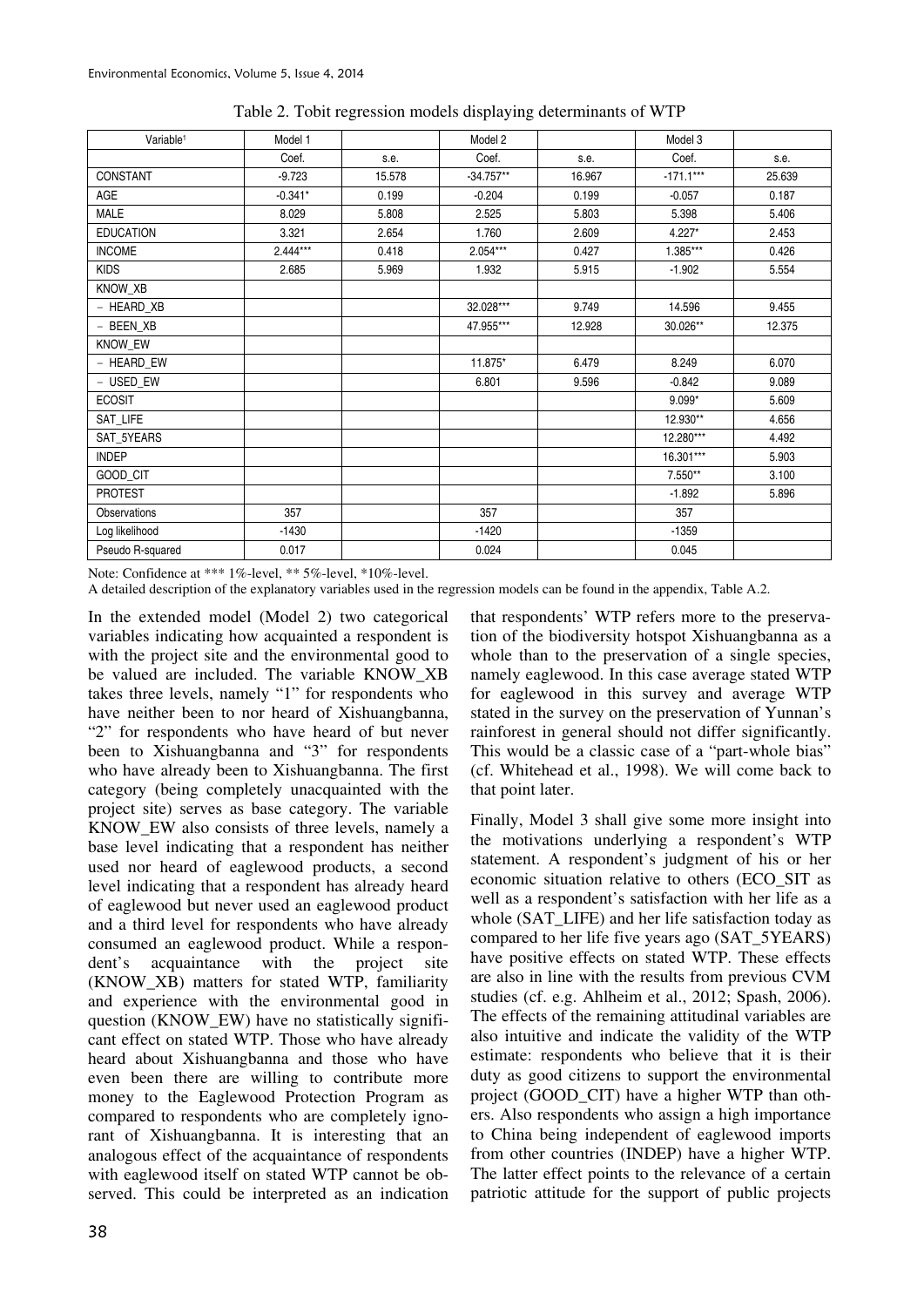aimed at protecting a natural resource in one's home country. Rather than taking a purely individualistic perspective people tend to base their WTP decision on broader considerations, for example the wellbeing of their country (INDEP). The variable GOOD\_CIT (agreeing with the statement "It is the duty of a good citizen to support the eaglewood protection program") hints at the importance of social norms when it comes to environmental protection. The Chinese government supports efforts towards environmental protection very strongly in its official statements and this seems to have an effect also on single citizens' attitudes towards these issues.

The variable PROTEST refers to respondents' objections to the payment mechanism presented in the survey, more precisely, to an opposition against increasing the value added tax in order to fund the Eaglewood Protection Program. Since this effect is not statistically significant in our analysis reservations towards the payment vehicle which might have biased our results do not seem to influence stated WTP in our survey.

**3.5. WTP for the preservation of eaglewood vs. WTP for the preservation of Xishuangbanna's rainforest.** As can be seen from Table 3 the mean WTP for eaglewood is significantly higher in absolute terms than the WTP for the rainforest in general, if only at the 10% level. However, looking at the share of stated WTP of household incomes we find very similar results for both surveys. This is due to the fact that average household income is significantly higher in the eaglewood sample (see Table 1). It is interesting to note that the share of WTP statements of zero RMB as well as the share of missing answers is significantly higher for the rainforest survey than for the eaglewood survey. One possible explanation for these results could be that people take less interest in the general rainforest scenario than in the eaglewood scenario, which might appear more tangible and also more credible than the broader rainforest scenario.

Table 3. WTP for eaglewood and WTP for Xishuangbanna's rainforest

| Variable                           | Eaglewood survey | Rainforest survey |
|------------------------------------|------------------|-------------------|
| Mean WTP                           |                  |                   |
| absolute value (std.<br>deviation) | 34.757 (43.191)  | 28.893 (47.134)*  |
| % of income                        | 0.032%           | 0.029%            |
| Share of WTP of zero<br><b>RMB</b> | 0.298            | $0.382**$         |
| Share of missing answers           | 0.015            | $0.102***$        |

Note: Means are different at \*\*\* 1%-level, \*\* 5%-level, \*10% level according to the results of a Kruskal-Wallis test.

In the view of the differing socio-demographic characteristics of the two subsamples and, thus, potentially confounding effects on the WTP estimates the difference in WTP has also been assessed by means of regression adjustment and propensity score matching (cf. e.g. Wooldridge, 2010; Robins and Rotnitzky, 1995; Abadie and Imbens, 2011), thereby controlling for age, household income and household size. The results are shown in Table 4.

Table 4. Treatment effects on WTP

| Method                          | Rainforest<br>survey [1] | Eaglewood<br>survey [2] | Average<br>treatment<br>effect<br>$[1]$ - $[2]$ | Robust<br>s.e. | p-<br>value |
|---------------------------------|--------------------------|-------------------------|-------------------------------------------------|----------------|-------------|
| Regression<br>adjustment        | 29.765                   | 32.189                  | $-2.423$                                        | 3.279          | 0.460       |
| Propensity<br>score<br>matching | 27.104                   | 31.393                  | $-4.289$                                        | 4.017          | 0.286       |

Note: The average treatment effect corresponds to the difference between the assessed mean WTP of the rainforest subsample minus the mean WTP of the eaglewood sample. The following control variables have been included: AGE, INCOME, HH\_SIZE.

As can be seen from Table 4 after these adjustments average stated WTP for the realization of the general rainforest scenario on the one hand and for the more detailed eaglewood scenario on the other do not differ significantly. One plausible explanation of this result could be that though in our questionnaire we explain to respondents the ecosystem services people might expect from enhanced rainforest areas this is still rather abstract for them as compared to a single plant with especially attractive properties like the eaglewood trees. Such a single plant species might appear much more concrete and easier to imagine than a whole ecosystem. It might be easier to build up a kind of personal relationship with one specific plant species which is portrayed in detail than with a whole ecosystem. An analogous psychological effect is used e.g. by charitable organizations collecting donations for the education of children in developing countries. They try to build up a personal relationship between one specific child and potential donors by providing photos of the child and details of its family and ethnic background etc. because they expect people to be more generous towards this single child than towards the whole population in the respective country. We suppose that a comparable effect is at work here.

#### Conclusion

The objectives of this contingent valuation study were twofold. Firstly, we wanted to find out if people living in big Chinese cities like Shanghai take an interest in the environmental problems existing in some remote parts of the country and if they are willing to contribute personally to remedy these problems. Secondly, we wanted to learn more about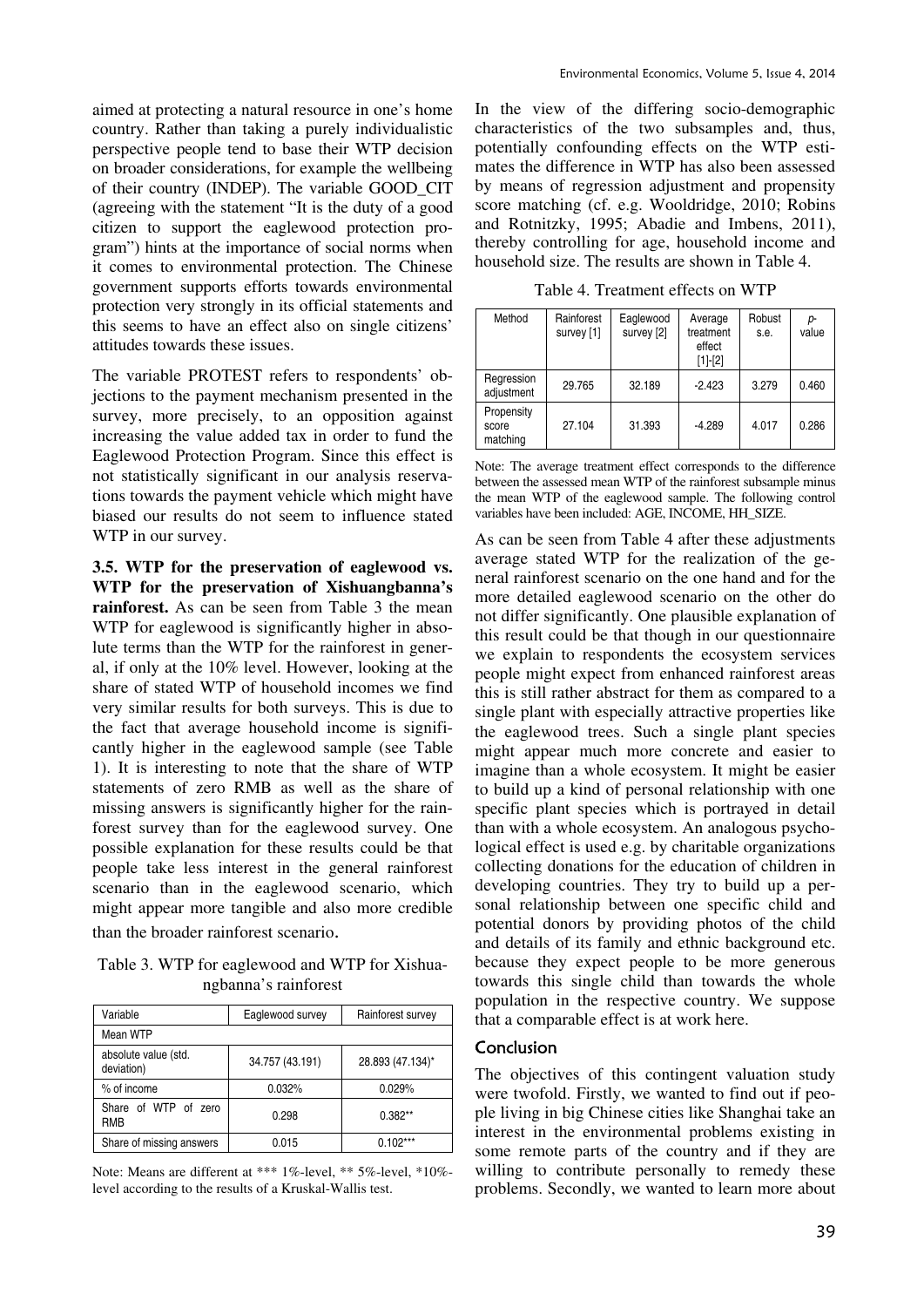the motivation behind this kind of empathy, if it exists. We were especially interested in the question if this empathy refers to the specific environmental problems we addressed in our questionnaires or if it is motivated more by a general feeling of obligation towards environmental issues triggered by the social norms of good citizenship.

With respect to the first question we found that there exists a non-negligible willingness to contribute financially to the preservation of the environment in Yunnan even though we surveyed residents of Shanghai. This implies that projects serving environmental preservation in Yunnan yield not only use values for the population living there or spending their holidays there, but that such projects also produce nonuse values for Chinese people living far away from the project site. This contradicts the general image of modern Chinese people being individualistic and primarily interested in consumption and their personal enjoyment (cf. e.g. Wang and Xu, 2009). The respondents in our two surveys showed a considerable interest and empathy towards environmental problems they will never be confronted with personally.

Regarding our second research question we found that this readiness to help to alleviate environmental problems in other parts of the country does not seem to refer to specific environmental issues which are considered especially grave by respondents but more to a general willingness to improve and preserve the environment in China. This interpretation is supported by the fact that respondents' willingness

to contribute to the preservation of eaglewood was especially pronounced among those who showed high scores regarding the importance of "good citizenship" for them or regarding the importance of China being independent of imports from other countries. These are very general motives to contribute to environmental preservation in China which do not depend on specific preservation projects.

These results show that when appraising the overall social benefits accruing from an environmental project in China it is important to assess not only the ensuing use values but also the nonuse values accruing to people living far away from the project site. Further, our results support the hypothesis that Chinese people do care for environmental issues in general, and that this environmental empathy is not constrained to some specific issues of environmental preservation but refer to the preservation of the environment in China in general.

#### Acknowledgements

This survey study was conducted within the framework of the Sino-German Research Cooperation "Sustainable rubber cultivation in the Mekong region (SURUMER): How to balance trade-offs between ecosystem functions, services, and socio-economic constraints in southern Yunnan (China)" funded by the German Federal Ministry of Research and Education. The authors would like to thank Britta Möller for her cooperation and, especially, for organizing the data collection process in Jinghong and Shanghai.

#### References

- 1. Abadie, A. & Imbens, G.W. (2011). Bias-corrected matching estimators for average treatment effects, *Journal of Business & Economic Statistics*, p. 29.
- 2. Ahlheim, M., Börger, T. & Frör, O. (2012). The ecological price of getting rich in a green desert: A contingent valuation study in rural Southwest China, *FZDI Discussion Paper*, Stuttgart.
- 3. Ahlheim, M. & Frör, O. (2003). Valuing the non-market production of agriculture, *Agrarwirtschaft*, 52, pp. 356-369.
- 4. Andreoni, J. (1990). Impure Altruism and Donations to Public Goods: A Theory of Warm-Glow Giving? *The Economic Journal*, 100, pp. 464-477.
- 5. Bateman, I. (2002). *Economic Valuation with Stated Preference Techniques : a manual*, Cheltenham [u.a.], Elgar.
- 6. Boyle, K.J., Desvousges, W.H., Johnson, F.R., Dunford, R.W. & Hudson, S.P. (1994). An investigation of part-whole biases in contingent-valuation studies, *Journal of Environmental Economics and Management*, 27, pp. 64-83.
- 7. Brown, T.C. & Duffield, J.W. (1995). Testing Part-Whole Valuation Effects in Contingent Valuation of Instream Flow Protection, *Water Resources Research*, 31, pp. 2341-2351.
- 8. Carson, R.T. & Mitchell, R.C. (1993). The issue of scope in contingent valuation studies, *American Journal of Agricultural Economics*, 75, pp. 1263-1267.
- 9. Carson, R.T. & Mitchell, R.C. (1995). Sequencing and nesting in contingent valuation surveys, *Journal of environmental economics and Management*, 28, pp. 155-173.
- 10. Chen, W.Y. & Jim, C. (2008). Cost-benefit analysis of the leisure value of urban greening in the new Chinese city of Zhuhai, *Cities*, 25, pp. 298-309.
- 11. Chen, W.Y. & Jim, C. (2010). Resident motivations and willingness-to-pay for urban biodiversity conservation in Guangzhou (China), *Environmental management*, 45, pp. 1052-1064.
- 12. Chetpattananondh, P. (2012). Overview of the agarwood industry. IFEAT International Conference "Essential Asia", Singapore. International Federation of Essential Oils, Book of abstracts, pp. 1-13.
- 13. Dong, Y. (2012). *Contingent valuation of Yangtze finless porpoises in Poyang Lake, China*, Springer.
- 14. Gunn, B.V., Stevens, P., Singadan, M., Sunari, L. & Chatterton, P. (2004). Eaglewood in Papua New Guinea. Canberra, Resource Management in Asia-Pacific Program: Research School of Pacific and Asian Studies, The Australian National University.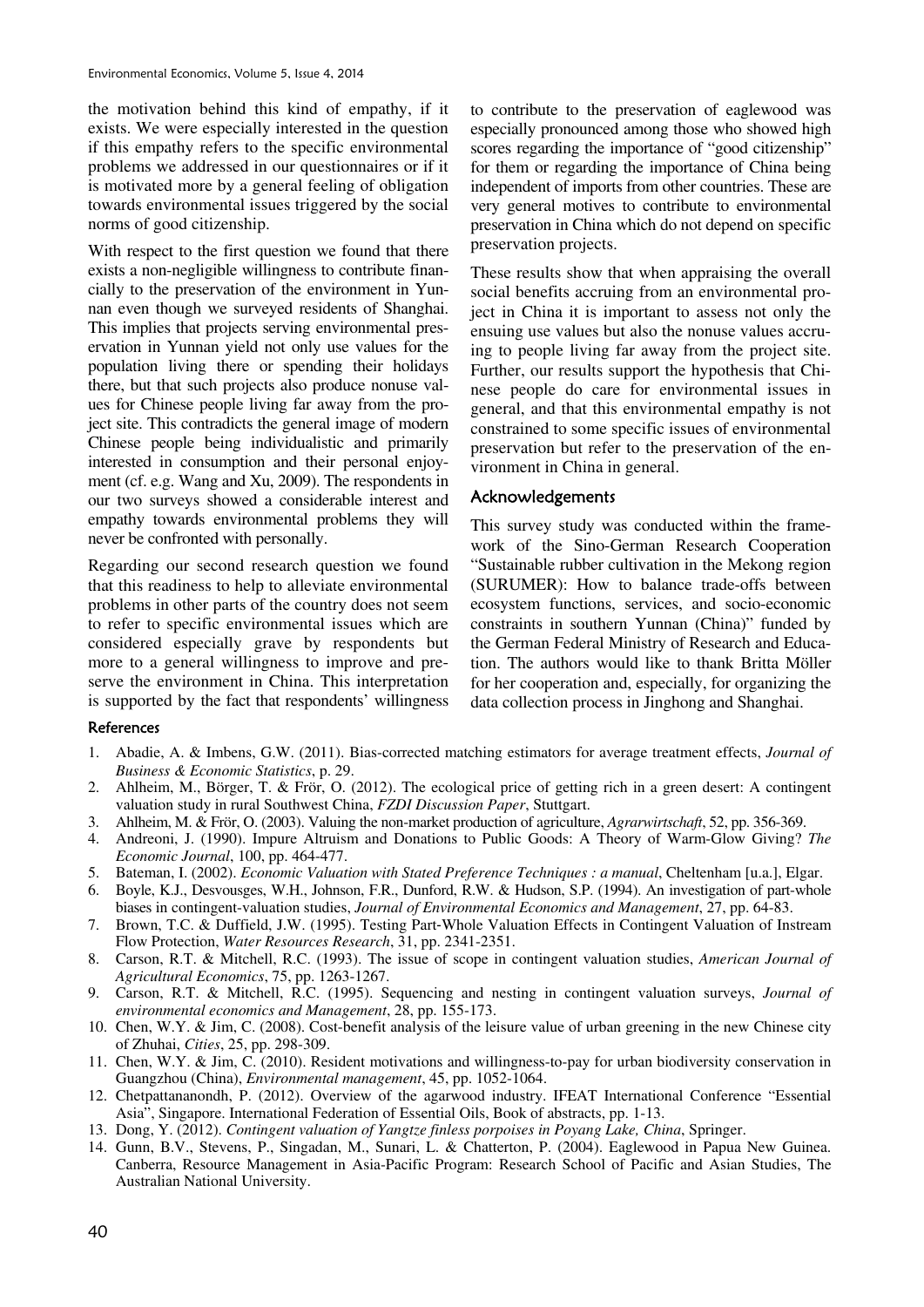- 15. Huang, J.Q., Wei, J.H., Zhang, Z., Yang, Y., Liu, Y.Y., Meng, H., Zhang, X.L. & Zhang, J.L. (2013). Historical records and modern studies on agarwood production method and overall agarwood production method (in Chinese), *Zhongguo Zhong Yao Za Zhi*, 38, pp. 302-306.
- 16. IUCN (2013). IUCN Red list of threatened Species. Version 2013.2. Available at: www.iucnredlist.org (Accessed May 14, 2014).
- 17. Jung, D. (2013). The Cultural Biography of Agarwood Perfumery in Eastern Asia and the Asian Neighbourhood, *Journal of the Royal Asiatic Society (Third Series)*, 23, pp. 103-125.
- 18. Kahneman, D. & Knetsch, J.L. (1992). Valuing public goods: the purchase of moral satisfaction, *Journal of Environmental Economics and Management*, 22, pp. 57-70.
- 19. Maddala, G.S. (1983). *Limited-dependent and qualitative variables in econometrics*, Cambridge University Press.
- 20. Nunes, P.A.L.D. (2002). *The contingent valuation of natural parks : assessing the warmglow propensity factor*, Cheltenham, Elgar.
- 21. Persoon, G.A. (2007). Agarwood: the life of a wounded tree. International Institute for Asian Studies (IIAS).
- 22. Robins, J.M. & Rotnitzky, A. (1995). Semiparametric efficiency in multivariate regression models with missing data, *Journal of the American Statistical Association*, 90, pp. 122-129.
- 23. Shanghai Municipal Statistics Bureau (2013). *Shanghai Statistical Yearbook*, Shanghai, P.R. China, China Statistics Press.
- 24. Spash, C.L. (2006). Non-Economic Motivation for Contingent Values: Rights and Attitudinal Beliefs in the Willingness To Pay for Environmental Improvements, *Land Economics*, 82, pp. 602-622.
- 25. Stern, D.I. (2014). The Environmental Kuznets Curve: A Primer. Centre for Climate Economics & Policy, Crawford School of Public Policy, The Australian National University.
- 26. Wang, F. & Xu, S. (2009). Impact of Cultural Values on Consumption Behavior: A Survey of Contemporary Chinese University Students, *Intercultural Communication Studies XVIII*, pp. 260-285.
- 27. Wang, Y. & Zhang, Y.-S. (2009). Air quality assessment by contingent valuation in Ji'nan, China, *Journal of Environmental Management*, 90, pp. 1022-1029.
- 28. Whitehead, J.C., Haab, T.C. & Huang, J.-C. (1998). Part-whole bias in contingent valuation: will scope effects be detected with inexpensive survey methods? *Southern Economic Journal*, pp. 160-168.
- 29. Wooldridge, J.M. (2010). *Econometric analysis of cross section and panel data*, MIT press.
- 30. Xu, J., Grumbine, R.E. & Beckschäfer, P. (2014). Landscape transformation through the use of ecological and socioeconomic indicators in Xishuangbanna, Southwest China, Mekong Region, *Ecological Indicators*, 36, pp. 749-756.
- 31. Zhang, W.-W. (2011). Measuring the value of water quality improvements in Lake Tai, China, *Journal of Zhejiang University SCIENCEA*, 12, pp. 710-719.

#### Appendix

|  | Table A1. Wording and structure of the elicitation question used in the survey |  |  |  |
|--|--------------------------------------------------------------------------------|--|--|--|
|  |                                                                                |  |  |  |

| Question                                                                                                                                                                                | Answer options                                                                                     |  |  |  |  |
|-----------------------------------------------------------------------------------------------------------------------------------------------------------------------------------------|----------------------------------------------------------------------------------------------------|--|--|--|--|
| Considering that your monthly household expenditures would increase<br>through the eaglewood protection ["Preserve Xishuangbanna"] program<br>would you still be willing to support it? | Yes $\rightarrow$ go to next question<br>$\circ$<br>No $\rightarrow$ drop next question<br>$\circ$ |  |  |  |  |
|                                                                                                                                                                                         | $\circ$<br>Don't know                                                                              |  |  |  |  |
|                                                                                                                                                                                         | Max 2 $\bar{\pi}$<br>O                                                                             |  |  |  |  |
|                                                                                                                                                                                         | Max 5 $\overline{\pi}$<br>$\bigcirc$                                                               |  |  |  |  |
|                                                                                                                                                                                         | Max 10 $\bar{\pi}$<br>Ο                                                                            |  |  |  |  |
| Considering the benefits of the eaglewood protection ["Preserve                                                                                                                         | Max 25 $\bar{\pi}$<br>Ο                                                                            |  |  |  |  |
| Xishuangbanna"] program, what is the maximum increase of monthly<br>expenditure your household would be willing to tolerate in order to get                                             | Max 40 $\bar{\pi}$<br>Ο                                                                            |  |  |  |  |
| the program realized?                                                                                                                                                                   | Max 55 $\bar{\pi}$<br>$\bigcirc$                                                                   |  |  |  |  |
|                                                                                                                                                                                         | Max 80 $\bar{\pi}$<br>$\bigcirc$                                                                   |  |  |  |  |
|                                                                                                                                                                                         | Max 100 $\overline{\pi}$<br>O                                                                      |  |  |  |  |
|                                                                                                                                                                                         | Max 150 $\overline{\pi}$<br>◯                                                                      |  |  |  |  |
|                                                                                                                                                                                         | More than 150 $\bar{\pi}$<br>$\bigcirc$                                                            |  |  |  |  |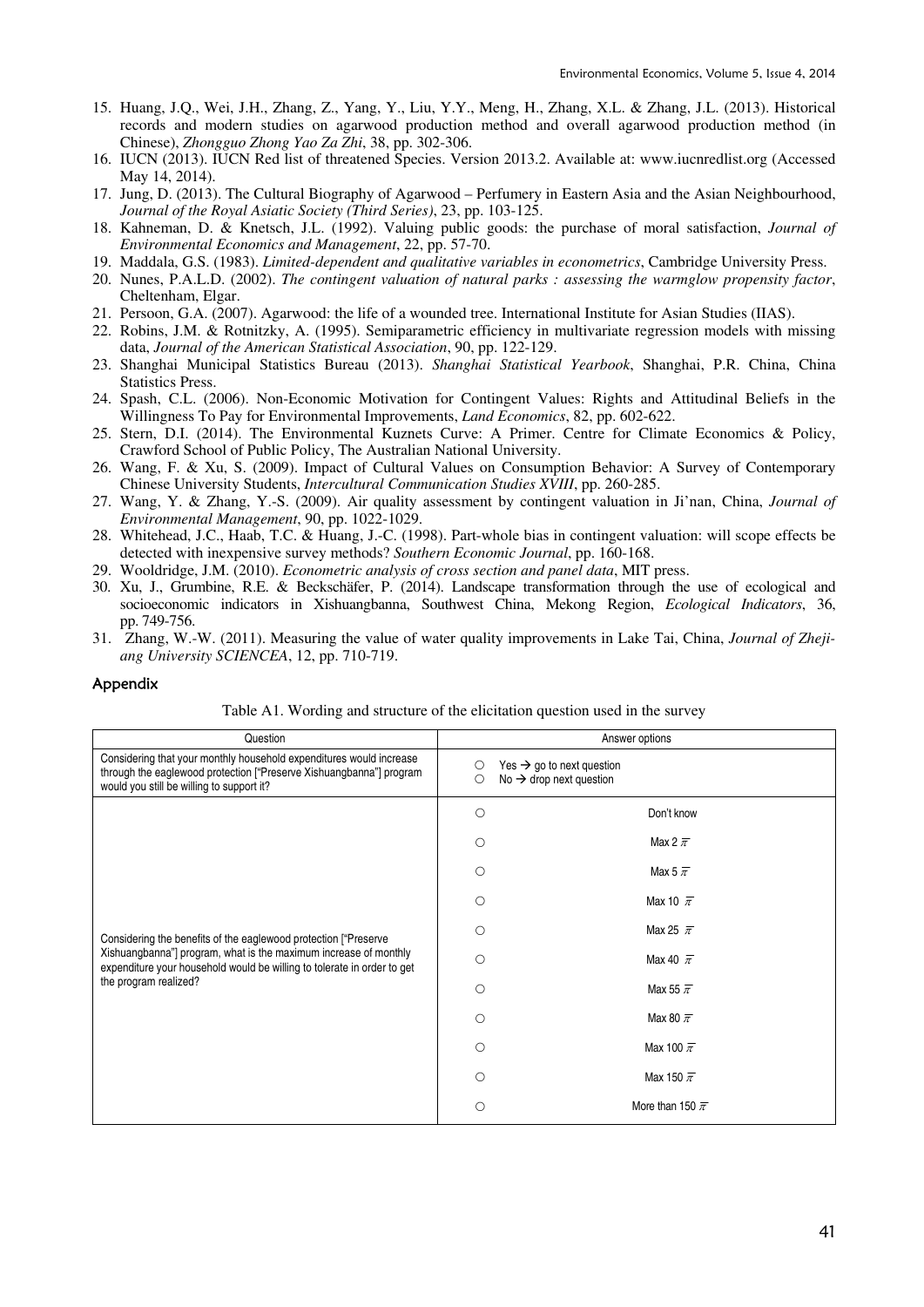





**Figure A.2. Distribution of max. WTP amounts (rainforest sample)** 

|  |  | Table A.2. Description of explanatory variables used in the statistical analysis |  |
|--|--|----------------------------------------------------------------------------------|--|
|  |  |                                                                                  |  |

|                  |                                                                                                                        | Eaglewood $(n = 357)$ |                       | Rainforest ( $n = 323$ ) |                       |
|------------------|------------------------------------------------------------------------------------------------------------------------|-----------------------|-----------------------|--------------------------|-----------------------|
| Variable         | Description                                                                                                            | Mean                  | Standard<br>deviation | Mean                     | Standard<br>deviation |
| AGE              | Age of the respondent                                                                                                  | 39.090                | 15.691                | 41.567                   | 17.960                |
| <b>MALE</b>      | Gender of the respondent $(1 = male, 0 = female)$                                                                      | 0.499                 | 0.501                 | 0.563                    | 0.497                 |
| <b>EDUCATION</b> | Level of education of the respondent $(1 = did not$<br>graduate from primary school, $7 =$ master degree or<br>higher) | 4.331                 | 1.193                 | 4.279                    | 1.230                 |
| <b>INCOME</b>    | Monthly disposable household income in 1000 RMB                                                                        | 11.008                | 7.055                 | 9.779                    | 7.810                 |
| <b>KIDS</b>      | There are children living in the respondent's<br>household $(1 = yes, 0 = no)$                                         | 0.445                 | 0.498                 | 0.505                    | 0.501                 |
|                  | Acquaintance with Xishuangbanna, categorical<br>variable                                                               | 1.964                 | 0.493                 | 8.236                    | 6.440                 |
| KNOW XB          | Never been nor heard (1)<br>$\blacksquare$                                                                             | 13.6%                 |                       | 6.9%                     |                       |
|                  | Heard but never been (2)<br>$\overline{a}$                                                                             | 76.1%                 |                       | 80.9%                    |                       |
|                  | Already been (3)<br>$\overline{\phantom{a}}$                                                                           | 10.3%                 |                       | 12.2%                    |                       |